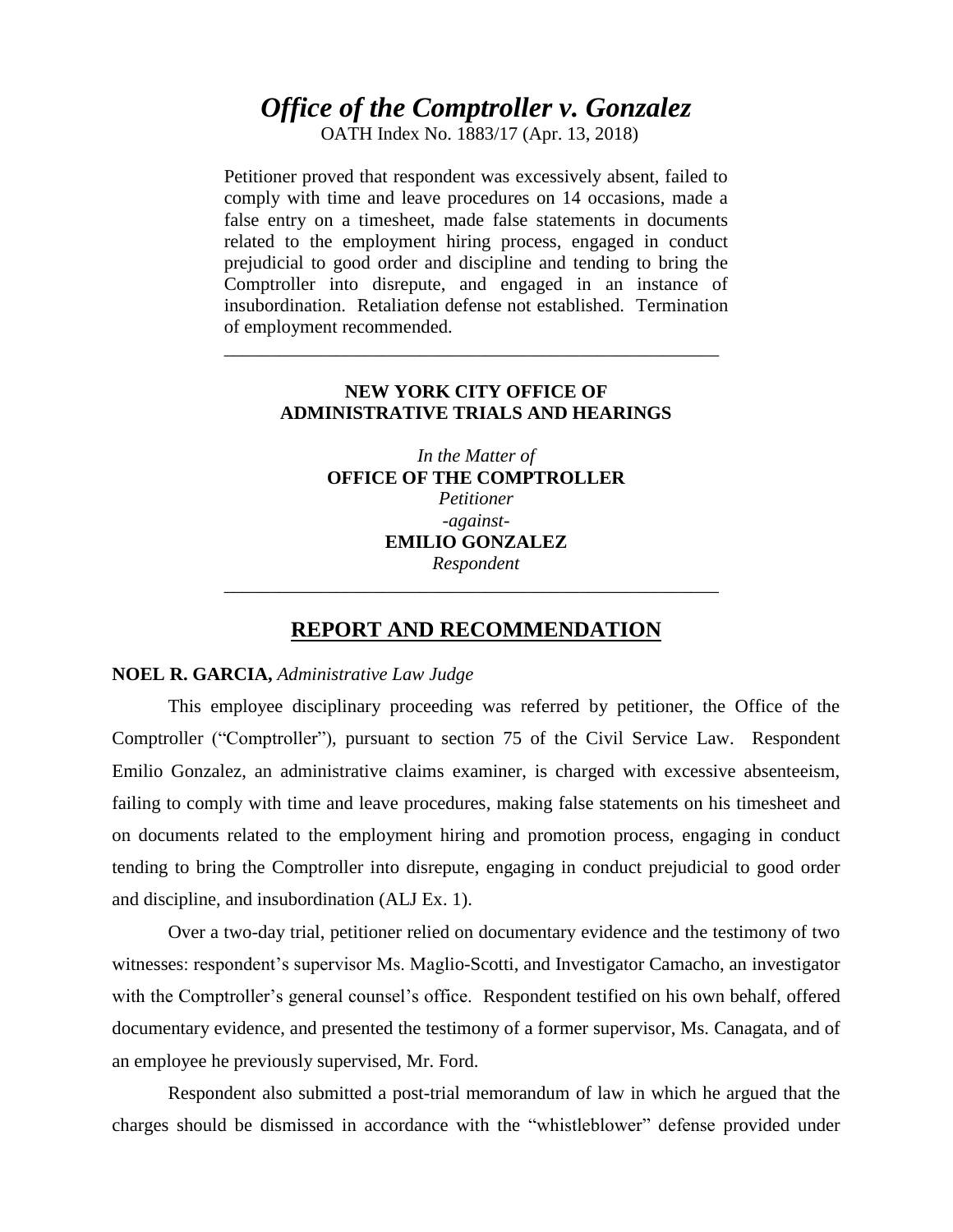Civil Service Law Section 75-b, which prohibits a public employer from taking disciplinary action to retaliate against an employee for reporting "improper governmental action."<sup>1</sup>

For the reasons below, I find that petitioner proved most of the charges, that respondent did not establish a "whistleblower" defense, and recommend that respondent be terminated from his employment.

### **ANALYSIS**

Respondent began his employment with the Comptroller in 2002, in the position of court representative (Tr. 183, 186-87). In 2011, he was promoted to senior court representative and in 2015, respondent was promoted to division chief of the property damage division (Tr. 187, 197, 199; Resp. Ex. I).

On January 15, 2016, respondent was demoted and reassigned to the title of administrative claim examiner for the motor vehicle claims division (Tr. 214-15; Resp. Ex. M). According to the statement of charges, respondent engaged in most of the conduct at issue after his demotion, including the main charges of being excessively absent, and failing to comply with time and leave procedures.

On September 20 and 21, 2016, respondent submitted to the Comptroller an internal grievance and an EEO complaint, respectively. Respondent submitted a federal EEOC complaint on November 7, 2016, and a complaint to the NYC Department of Investigation ("DOI") on January 13, 2017. Respondent testified that he submitted these complaints because he believed he was wrongfully demoted (Tr. 220-21). Respondent argues that all the charges against him should be dismissed because they were brought solely in retaliation for the complaints he submitted. Accordingly, his "whistleblower" defense shall be addressed first.

### *"Whistleblower" Defense*

 $\overline{a}$ 

Section 75-b(2)(a) of the Civil Service Law prohibits a public employer from dismissing or taking other disciplinary or adverse personnel action "against a public employee . . . because the employee discloses to a governmental body information: . . . (ii) which the employee reasonably believes to be true and reasonably believes constitutes an improper governmental action." "Improper governmental action" is defined as "any action by a public employer or employee, or an agent of such employer or employee, which is undertaken in the performance of

 $<sup>1</sup>$  I previously reserved decision on respondent's motion to dismiss based on the "whistleblower defense" until the</sup> conclusion of trial.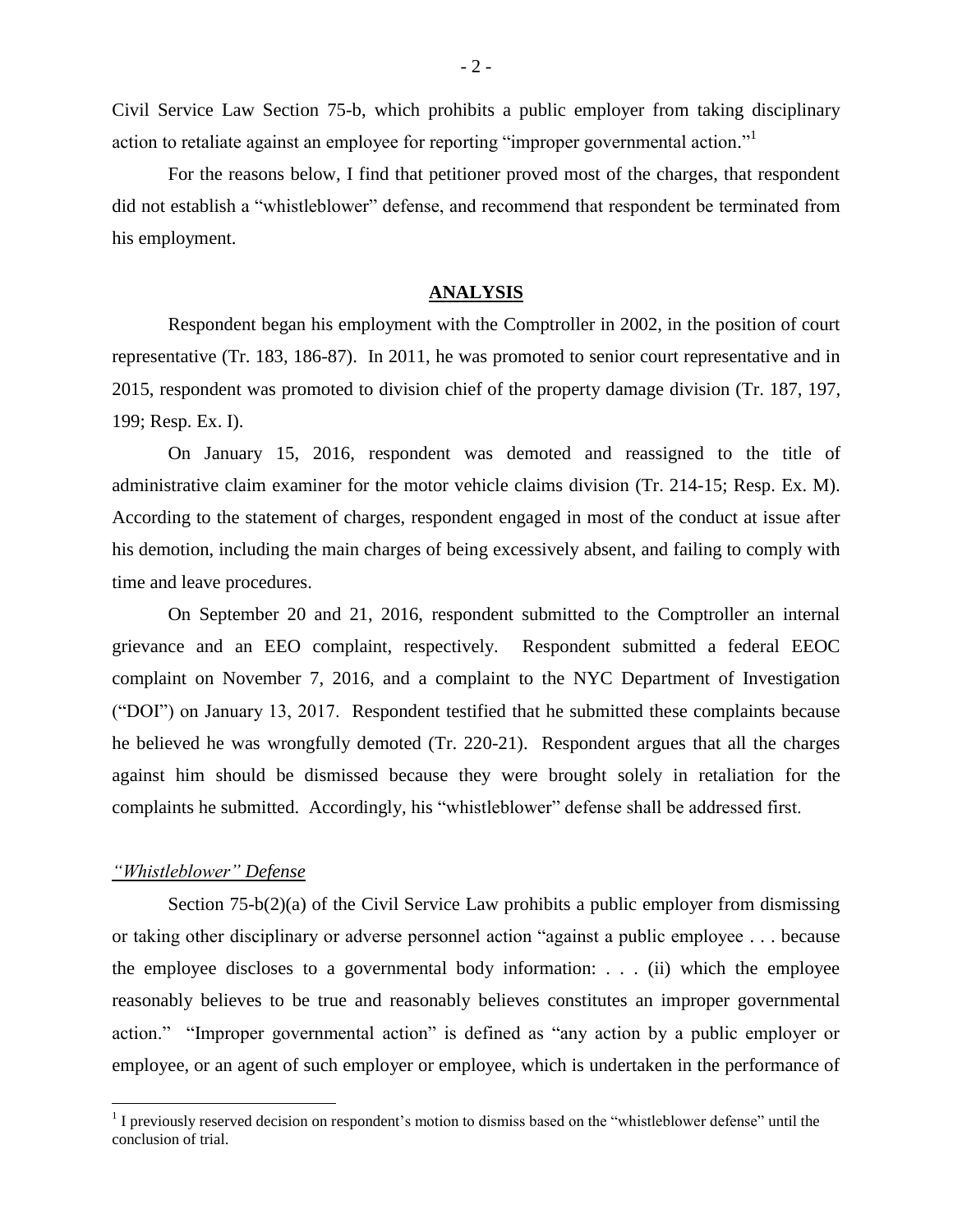such agent's official duties . . . which is in violation of any federal, state or local law, rule or regulation." Civ. Serv. Law  $\S$  75-b(2)(a) (Lexis 2018).

Under section  $75-b(3)(a)$ , where an employee is subject to dismissal or other disciplinary action and the employee

> reasonably believes such action would not have been taken but for the conduct protected under subdivision two of this section, he or she may assert such as a defense before the designated arbitrator or hearing officer. The merits of such defense shall be considered as part of the arbitration award or hearing officer decision of the matter. If there is a finding that the dismissal or other disciplinary action is based *solely* on a violation by the employer of such subdivision, the arbitrator or hearing officer shall dismiss or recommend dismissal of the disciplinary proceeding, as appropriate . . .

Civ. Serv. Law §75-b(3)(a) (emphasis added).

Respondent also relies on *Matter of Kowaleski (New York State Dept. of Correctional Servs.)*, 16 N.Y.3d 85 (2010). In *Kowaleski*, an arbitrator determined that he lacked authority to consider the retaliation defense provided by Civil Service Law Section 75-b. On appeal, the Court of Appeals held that "the arbitrator not only had authority to consider Kowaleski's retaliation defense, but was required to do so." *Kowaleski*, 16 N.Y.3d at 90. The Court explained that

> [a] disciplinary action may be retaliatory even where an employee is guilty of the alleged infraction. Under Civil Service Law § 75-b (3), an arbitrator is required to dismiss a disciplinary action based solely on retaliatory motive, regardless of the employee's guilt or innocence . . . This separate retaliation inquiry is critical. In order to be effective, whistleblower protections like those embodied in Civil Service Law § 75-b must shield employees from being retaliated against by an employer's selective application of theoretically neutral rules. Thus, a separate determination regarding the employer's motivation in bringing the action is necessary . . .

Therefore, to establish a "whistleblower" defense, respondent must show that the *sole* motivation for petitioner's charges was to retaliate against him for the several complaints that he had filed.

As chief of the property damage division, respondent reported to Mr. Cox, Ms. Riley, and Mr. Kim, an assistant comptroller. Upon entering the division, respondent believed he discovered problems with how examiners were settling cases (Tr. 203-07). Some of the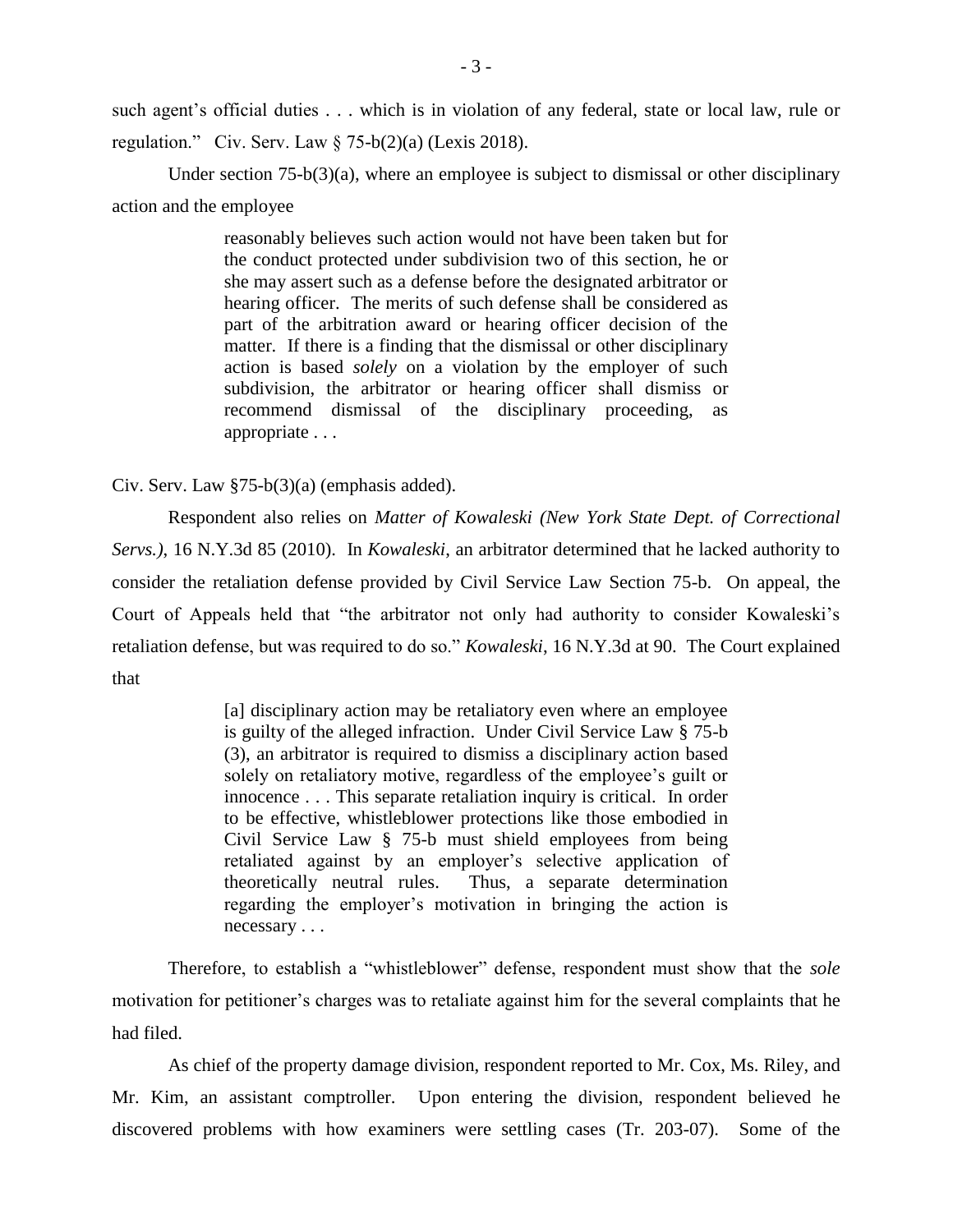problems that he allegedly discovered included: examiners paying 100% of a claimant's repair estimate to avoid angry callers; automatically deducting 20% of a claimant's repair estimate and paying the remaining 80%; or paying any amount presented in a bill that was purportedly paid by a claimant (Resp. Ex. K). According to respondent and his witness, Mr. Ford, examiners would "speed" settle cases in order to expeditiously resolve the claims, resulting in settlements being made in cases where claimants did not provide any photographs to support a damage claim, where claimants failed to establish standing, or where claimants' estimates went beyond the scope of the alleged damage (Tr. 177-78, 206-08). In his complaints, respondent generally asserted that settling claims in this manner was a breach of the Comptroller's fiduciary duty.

Respondent decided to end the practice of "speed" settling. He advised all of the examiners that they could no longer settle cases without photographs depicting the alleged damage and urged at least one claim examiner to meet with him so he could demonstrate how to determine liability (Tr. 206; Resp. Ex. K). Respondent admitted that thereafter the rate of case settlement fell, but argued that he was "demanding quality over quantity" (Tr. 207).

Respondent alleges that Mr. Cox spoke to him regarding this issue and told him that he was "not getting it," that he needed to "[r]ead between the lines," that it was "a political year" and that respondent needed to "make everybody happy" because "[t]he Comptroller is not looking good when people post things on social media complaining about the cases not moving" (Tr. 207). Respondent answered that the changes he was making were necessary in order to justify claim payments if audited (Tr. 206-07). Respondent alleges that Mr. Cox answered that "it's small money . . . all under the radar," but respondent replied that "\$1,000 at a time, it amounts to several million dollars" (Tr. 207-08).

Within a year, respondent was demoted and reassigned (Tr. 214-15; Resp. Ex. M). Respondent stated that Mr. Kim, and another supervisor, Mr. D'Angelo, were the individuals who demoted him (Tr. 256).

In September 2016, respondent submitted to the Comptroller an internal grievance (Resp. Ex. N), and an EEO complaint (Resp. Ex. P). In November 2016 and January 2017, respondent submitted a federal EEOC complaint (Resp. Ex. Q), and a complaint to DOI (Resp. Ex. R), respectively. The main subjects of his complaints are Mr. Kim, Mr. Cox, and Ms. Riley. Respondent alleged that he was wrongfully demoted because he refused to "settle claims without proper investigation and [he] refused to move cases for the . . . political and career gain of Seunghwan Kim, of Jim Cox, [] and of Katherine Riley" (Tr. 220-21). In his internal grievance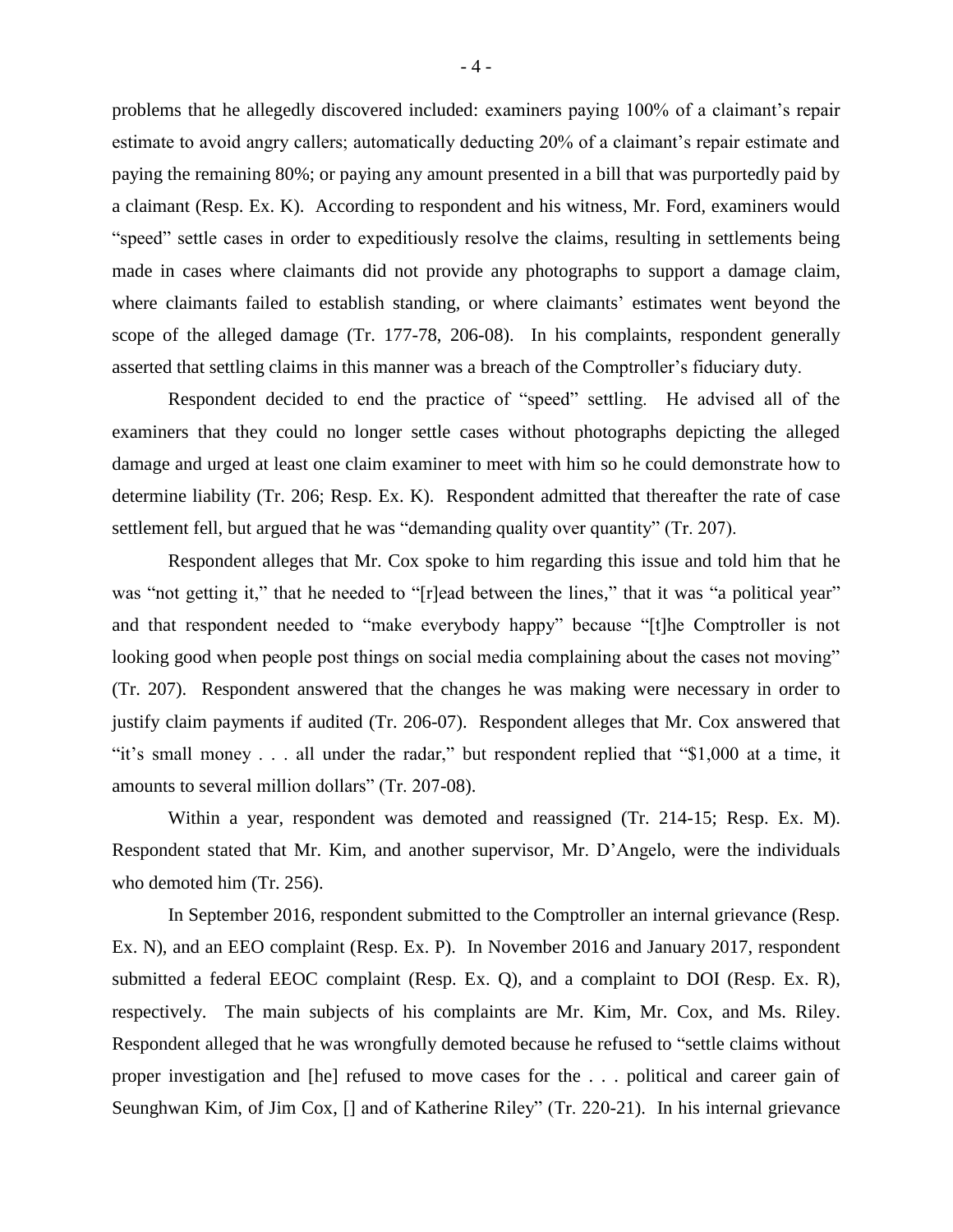to the Comptroller, respondent briefly mentions that after his demotion, his new supervisor, Ms. Maglio-Scotti, made his work environment "intolerable" and that she exhibited preferential treatment "with the white colleagues," but without much elaboration (Resp. Ex. R at 3).

Respondent also testified that upon being promoted to chief, Mr. Kim told him that the first thing he needed to do was to "get rid of a black guy," a lawyer within the division, because he was black and made more money than everyone else (Tr. 201-02). Respondent stated that his refusal to do so was "when all the adverse action . . . started against me" (Tr. 255). However, respondent admitted that Mr. Kim never spoke to him again regarding this matter, and that he did not include this allegation in any of the complaints he filed (Tr. 249).

Respondent argues that all of the charges should be dismissed because they would not have been brought but for him "blowing the whistle on his superiors" (Resp. Br. at 2-3). However, the evidence does not support that the charges against respondent were brought solely in retaliation for the submitted complaints.

Petitioner presented the testimony of Ms. Maglio-Scotti, respondent's supervisor after his demotion and transfer to the motor vehicle claims division on January 15, 2016. Ms. Maglio-Scotti's testimony was credible and largely unrebutted. She testified that she was told by her supervisor, Mr. Eronson, that respondent was being assigned to her team because "it didn't work out in the property damage job" due to "differences of opinion on how to run the office" (Tr. 124). On cross-examination, she stated that Mr. Kim never spoke with her regarding the reason respondent was demoted, and that she never heard that Mr. Kim had allegedly instructed respondent to fire another employee due to his race and salary level (Tr. 129, 138).

Instead, Ms. Maglio-Scotti stated that after respondent was assigned to her team, his attendance immediately became a matter of concern due to excessive absenteeism, which she discussed several times with Mr. Eronson. On April 22, 2016, she sent an e-mail to the Comptroller's general counsel's office reporting that "[i]n the first 60-some odd working days that [respondent] was working on our team, he was out, like, 30-something days" (Tr. 104-05; Pet. Ex. 20 at 283).

Thereafter, Investigator Camacho, an investigator for the general counsel's office, began tracking respondent's attendance record. Investigator Camacho's credible and consistent testimony establishes that she mostly communicated with Ms. Maglio-Scotti, and sometimes with Ms. Maglio-Scotti's subsequent supervisor, Mr. Carp, regarding her investigation into respondent (Tr. 92).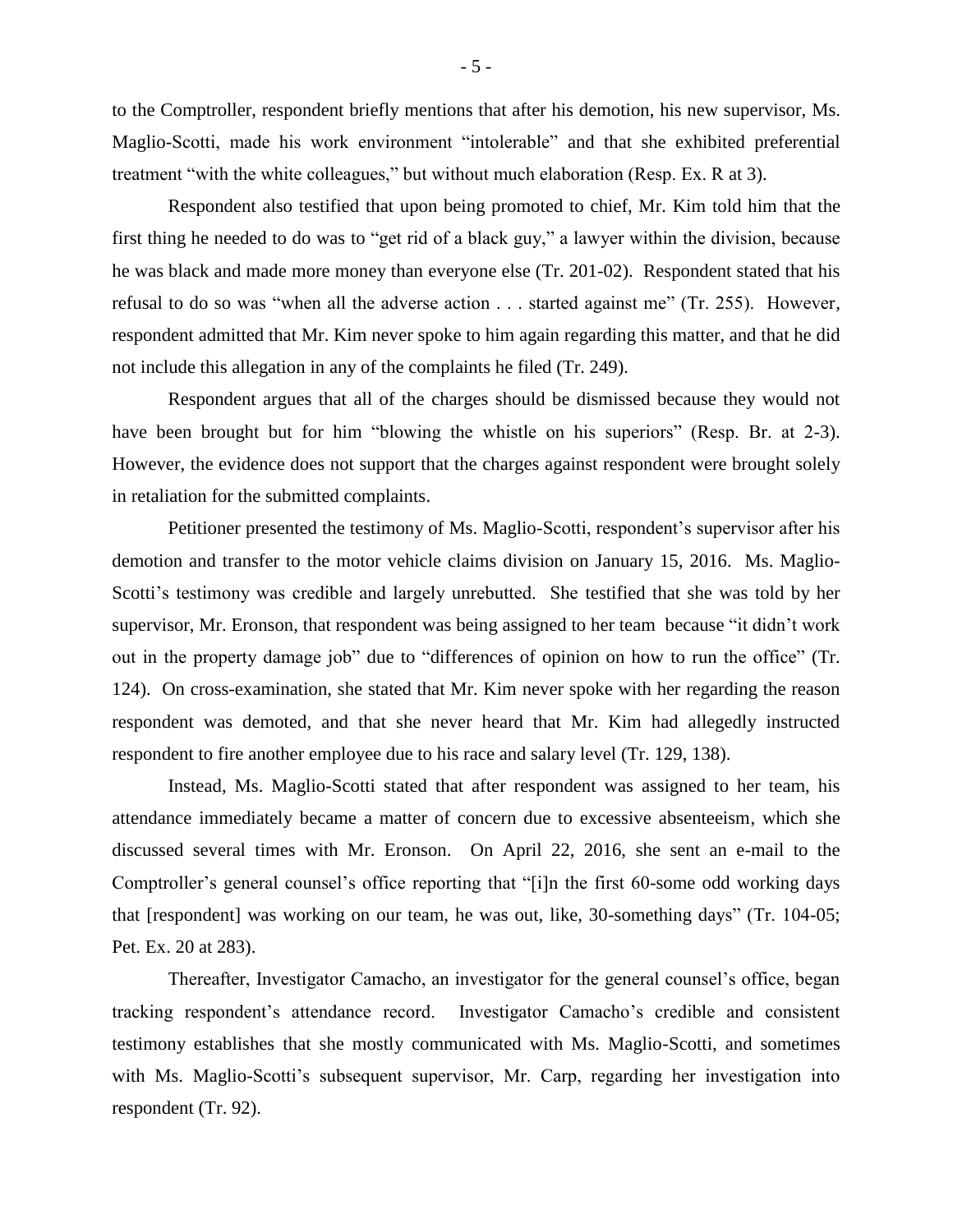Investigator Camacho also stated that other than Ms. Maglio-Scotti, Mr. Carp, and petitioner's counsel, Ms. Injeski, no one else ever asked her "to look into anything that touched on [respondent]" (Tr. 94). She further specified that Mr. Kim did not ask her to "look into anything concerning [respondent]" (Tr. 93-94).

As discussed below in Charges 1 and 2, Investigator Camacho's investigation found that respondent was absent for 108 full days and 6 partial days in 2016, and continuously absent for 180 days in 2017, up to the first day of trial, which was on September 19, 2017 (Tr. 47). Further, respondent failed to follow the required time and leave procedures and was absent without official leave ("AWOL") on the following dates: August 16-19, 2016; August 22-26, 2016; November 25, 2016; January 10, 2017; January 12, 2017; and January 19-20, 2017 (ALJ Ex. 1). Respondent did not contest the alleged number of absences or his AWOL status for the dates specified (Tr. 273-75; Resp. Br. at 2).

Investigator Camacho explained that while investigating respondent's attendance, she discovered that on June 26, 2016, he was issued a violation for operating a personal watercraft "on a well-posted slow speed/manatee zone" in Miami Dade County, Florida, while he was on leave pursuant to the Family and Medical Leave Act ("FMLA") (Tr. 63-67).

On September 23, 2016, Ms. Maglio-Scotti asked Investigator Camacho to look into whether respondent was actually at work on September 14, 2016 (Tr. 48; Pet. Ex. 8). According to Ms. Maglio-Scotti's records, respondent had called out sick that day, but he submitted a timesheet showing that he had worked the entire day (Tr. 48, 53; Pet. Exs. 9, 20 at 291). Her investigation revealed no evidence that respondent was present at work on that date.

Further investigation by Investigator Camacho revealed an instance where respondent was allegedly insubordinate towards Ms. Maglio-Scotti in October 2016, and that he allegedly made false statements on employment applications to the Comptroller (Tr. 29).

In sum, all the charges here stem from Ms. Maglio-Scotti's initial complaint regarding respondent's excessive absenteeism, which respondent does not contest, and the subsequent investigation by Investigator Camacho. It is uncontested that the investigation began before respondent filed any of his complaints. There is no evidence that Ms. Maglio-Scotti or Investigator Camacho ever knew before the filing of the charges on February 13, 2017, that respondent had submitted four complaints alleging that he was wrongly demoted, or that respondent had complained about Ms. Maglio-Scotti in his internal grievance to the Comptroller. There is no evidence that Mr. Kim, Mr. Cox and Ms. Riley, the main subjects of respondent's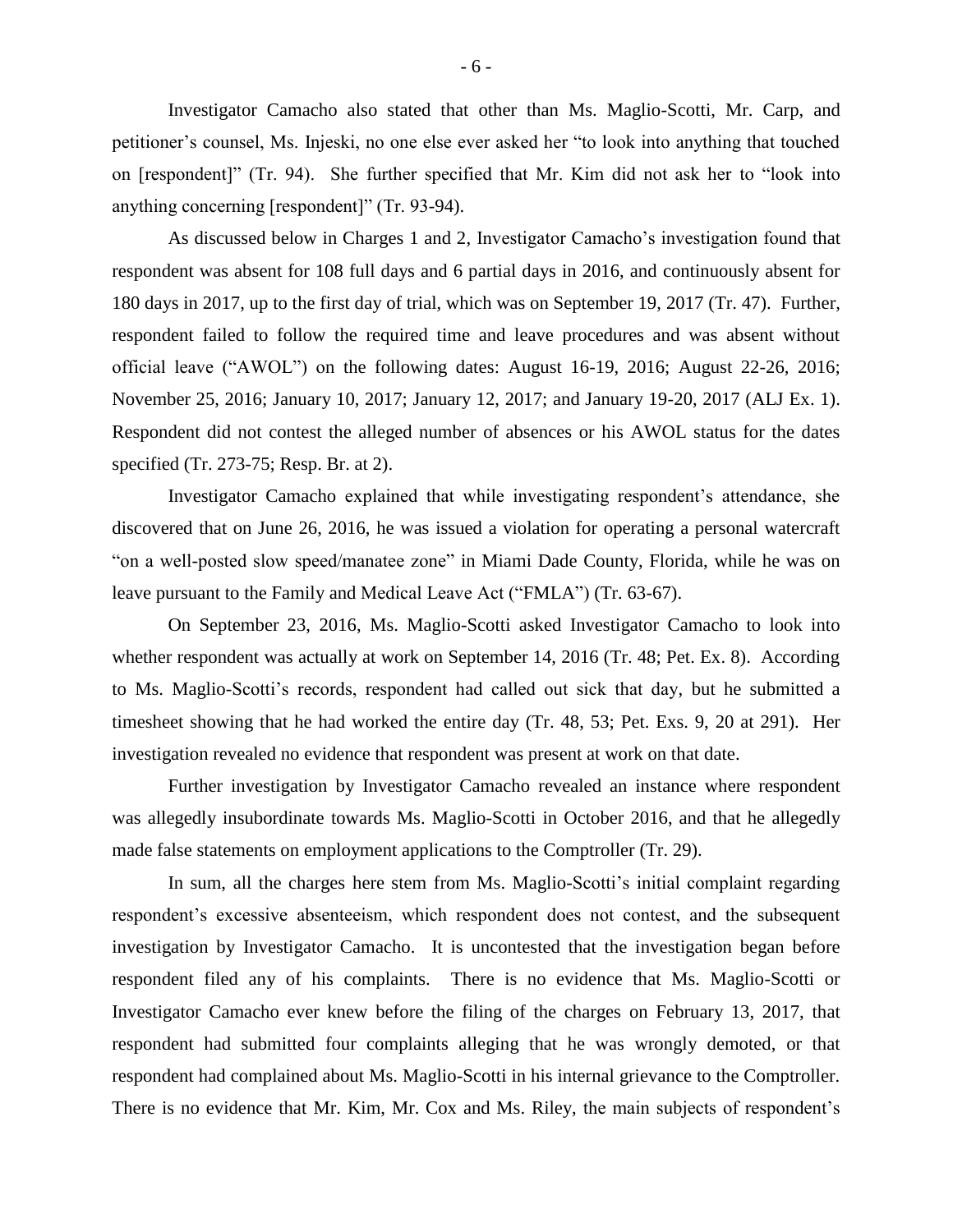complaints, ever attempted to influence Ms. Maglio-Scotti, Investigator Camacho or petitioner's counsel regarding the investigation into respondent's conduct or the filing of the charges.

While it is true that the charges against respondent were filed approximately one month after he submitted the last of his four complaints, this fact alone is insufficient to establish that petitioner filed disciplinary charges solely in retaliation. Instead, the evidence shows that the individuals involved with the investigation and prosecution of this disciplinary matter had an independent and good faith basis for the charges filed. Accordingly, respondent failed to establish the "whistleblower" defense as provided by Civil Service Law § 75-b.

#### *Excessive Absenteeism and Failure to Comply with Time and Leave Procedures (Charges 1 & 2)*

Charge 1, Specifications 1 and 2, alleges that respondent has been unable to perform the duties of his position due to excessive absenteeism. Specification 1 alleges that respondent was absent 43 full workdays and 2 partial workdays between February 1, 2016 and May 6, 2016, totaling 310.75 hours. Specification 2 alleges that respondent was absent for 94 full workdays and 4 partial workdays due to claimed illness, between August 2, 2016 and February 13, 2017. With no objection from respondent, Specification 2 was amended to conform to the evidence to include respondent's unauthorized absences through the first day of trial, September 19, 2017 (Tr. 8-9).

Petitioner introduced respondent's timesheets for the period encompassing February 6, 2016 through May 7, 2016, September 3, 2016 through September 23, 2017, and a spreadsheet summarizing respondent's absences from February 1, 2016 onward (Pet. Exs. 1, 2, 7).

Based on the timesheets and Investigator Camacho's credible and unrebutted testimony, petitioner established that respondent was absent for 108 full days and 6 partial days in 2016. This does not include respondent's uncharged absences from May 9, 2016 through August 1, 2016, when he was absent based on approved FMLA leave. The documentation further establishes that respondent was absent from August 2, 2016, to December 31, 2016, and for all work days in 2017 up to the first day of trial, for a total of 180 work days. Respondent did not dispute these absences (Tr. 273-75; Resp. Br. at 2).

Respondent's failure to report to work for 108 full days and 6 partial days in 2016, and for more than eight consecutive months in 2017, is excessive absenteeism. Therefore Charge 1 should be sustained. *See Triborough Bridge & Tunnel Auth. v. Beverley*, OATH Index No, 2238/15 (Nov. 30, 2015), *adopted*, Auth. Dec. (Dec. 28, 2015), *aff'd*, NYC Civ. Serv. Comm'n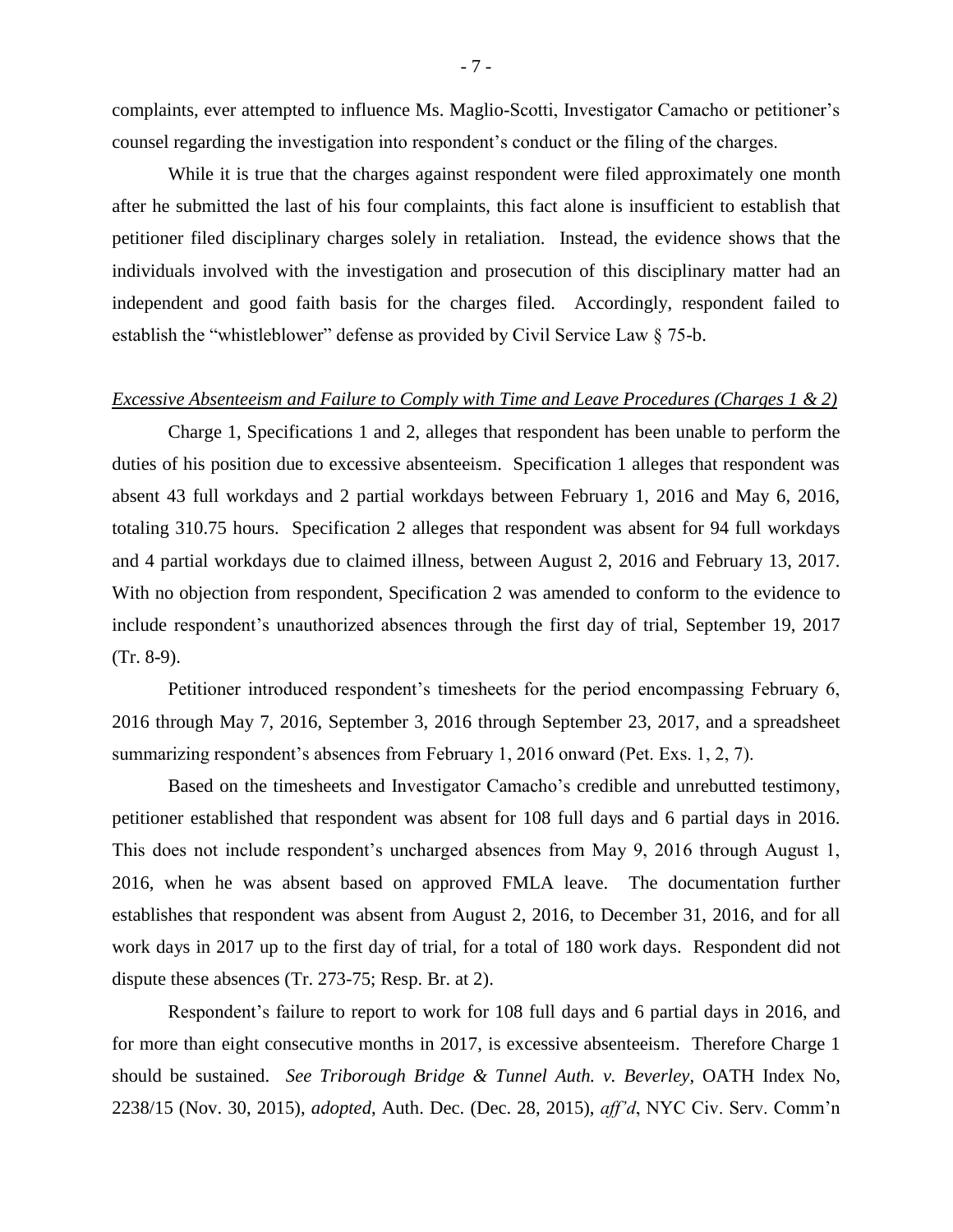Case No. 2016-0060 (May 2, 2016) (where employee had 54% absentee rate in 2014 and 100% absentee rate over 11-month period in 2015, employee's excessive absenteeism constituted incompetence *per se); Dep't of Environmental Protection v. A.M.*, OATH Index No. 1410/16 (July 6, 2016) (employee who was absent for 226 out of 395 scheduled work days, for an absentee rate of 57.22% deemed excessively absent).

Charge 2, Specifications 10 through  $25<sup>2</sup>$ , alleges that respondent failed to comply with the Comptroller's time and leave procedures, in violation of Rule 8(A) of the Comptroller's rules, by failing to notify his supervisor on a number of occasions that he would be unable to report to work and being absent without prior or subsequent approval. The alleged AWOL dates are: August 15-19, 2016; August 22-26, 2016; November 25, 2016; December 21, 2016; January 10, 2017; January 12, 2017; and January 19-20, 2017.

Ms. Maglio-Scotti explained that an employee must obtain prior approval before taking annual leave. To request a sick day, the employee must call and speak to their supervisor within an hour of their scheduled start time (Tr. 105-06; Pet. Ex. 24 at 28). The employee manual states that "[e]mployees unable to report to work must contact and directly speak to their supervisor each day within one hour of their normal starting time . . . to receive verbal approval. When an employee fails to call in, he or she will be considered AWOL . . ." (Pet. Ex. 24 at 28).

Ms. Maglio-Scotti testified that she created e-mail records for every time respondent informed her that he would be absent from work (Tr. 106; Pet. Ex. 20). Therefore, for the days respondent failed to call in, an e-mail record was not created. A review of Ms. Maglio-Scotti's e-mail records show that e-mails were not created for any of the AWOL dates alleged in Charge 2, Specifications 10 through 25, but not including Specification 21. The last e-mail Ms. Maglio-Scotti created for this matter was on March 8, 2017, which she testified was an accurate reflection of the last time respondent notified her that he would be absent from work (Tr. 112).

Specification 10 alleges that respondent was AWOL on August 15, 2016. While respondent did not contest the AWOL charges, a review of the evidence shows that an approved "special leave" form granted respondent leave from August 2, 2016 to August 15, 2016 (Pet. Ex. 4). Therefore, Specification 10 should be dismissed.

Specification 21 alleges that respondent was AWOL on December 21, 2016. However, a review of Ms. Maglio-Scotti's e-mail records revealed an e-mail that she sent at 9:11 a.m. on December 21, 2016, that states, "Good morning, Emilio called in sick today. Thank you" (Pet.

 $2^2$  Charge 2, Specifications 1-9, were withdrawn at trial.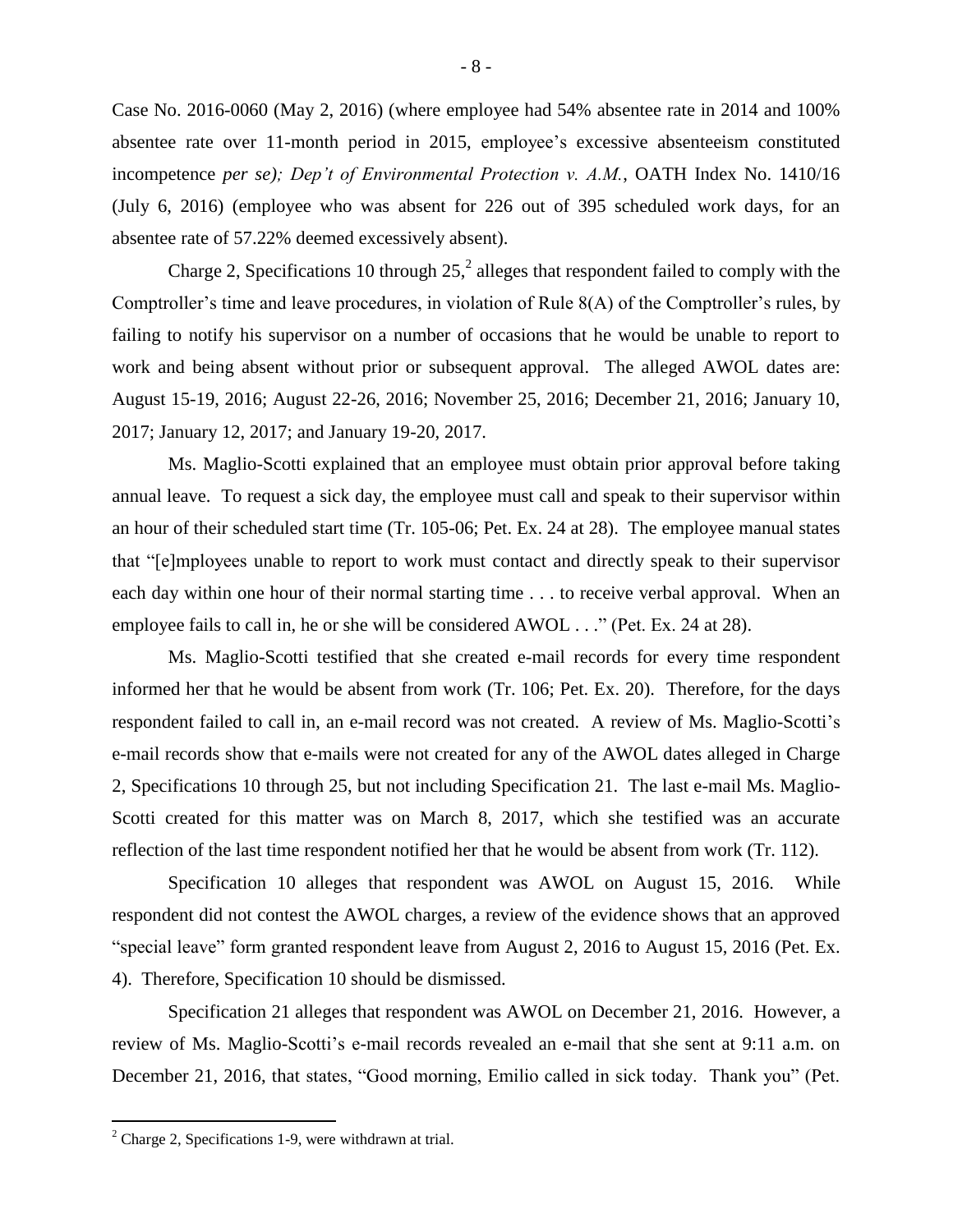Ex. 20 at 313). Accordingly, because the e-mail demonstrates that respondent called and notified his supervisor that he would be absent, Specification 21 should be dismissed.

Nevertheless, based on Ms. Maglio-Scotti's credible and unrebutted testimony, and the supporting e-mails, petitioner established that respondent failed to follow its time and leave procedures and was AWOL for all the dates specified in Charge 2, Specifications 11 through 25, but not for the dates noted in Specifications 10 and 21.

#### *False Entry on Timesheet (Charge 3)*

Respondent is charged with making a false entry on his timesheet for the week ending September 17, 2016. Ms. Maglio-Scotti testified that pursuant to her e-mail records, respondent called out sick on September 14, 2016 (Tr. 112-13; Pet. Ex. 20 at 291). On September 22, 2016, respondent submitted a timesheet that stated that he had worked on September 14 from 8:30 a.m. to 4:30 p.m. (Pet. Ex. 9).

Ms. Maglio-Scotti told respondent that she could not approve his timesheet as submitted because her records indicated that he was absent on the day in question. Respondent did not promptly correct his timesheet, but instead argued to Ms. Maglio-Scotti that he was at work on September 14 and that she would need to show him proof that he was not present (Tr. 113, 118).<sup>3</sup>

To ascertain if respondent was present at work, Investigator Camacho contacted DCAS, who is the custodian of the building records. DCAS informed her that respondent had not used his ID to enter into the building since May 2016 and that the ID's ability to grant access was deactivated after 30 days of non-use (Tr. 53). However, an employee may still enter the building without an active ID card by passing through security and signing the building's logbook (Tr. 54). A review of the relevant logbook did not contain respondent's signature for September 14, 2016 (Pet. Ex. 10).

Investigator Camacho also obtained data from the Comptroller's bureau of information and systems technology to determine whether respondent used his ID card to open internal office doors (Pet. Ex. 11). While respondent's ID card was deactivated on the DCAS side for entry into the building, it was not deactivated for internal use within the Comptroller's office. The internal data did not contain any record of respondent using his ID to open internal doors on September 14, 2016 (Tr. 61; Pet. Ex. 11).

<sup>&</sup>lt;sup>3</sup> Respondent ultimately corrected his timesheet sometime in October 2016.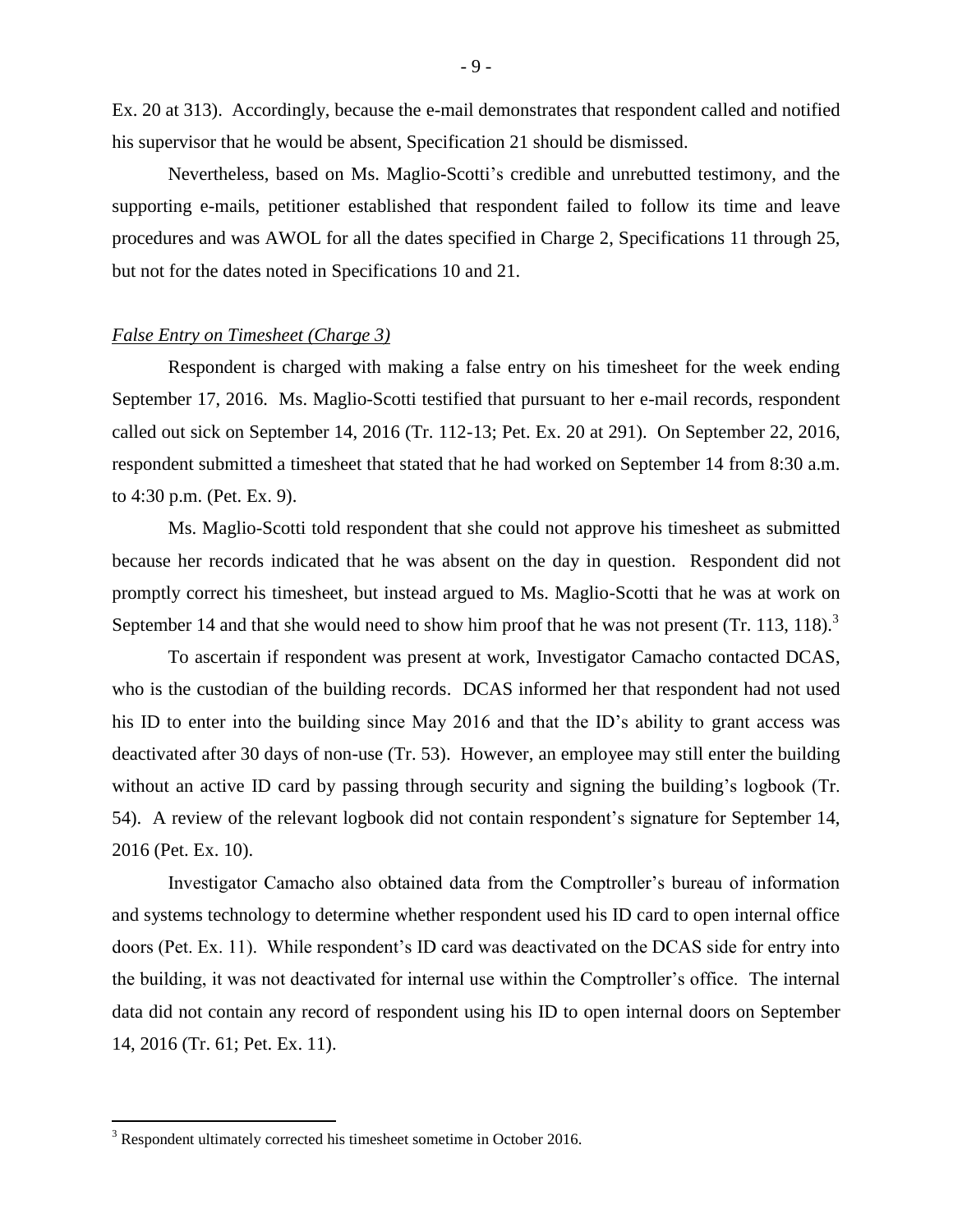Lastly, Ms. Maglio-Scotti testified that respondent had to use OASIS, a computer program, as part of his daily job duties, but that there was no record of respondent using the program on the date in question (Tr. 117-18; Pet. Ex. 21).

Respondent denies that he knowingly made and submitted a false entry on his time sheet. He speculated that since he was absent the next day due to a sinus infection, he probably was not feeling well on the date in question. He believes that he physically came to work, but probably put his head down and "didn't do much of any work" (Tr. 228). Respondent admitted that he did not provide this explanation to Ms. Maglio-Scotti when she spoke to him about this issue, but argues that he "wasn't asked" (Tr. 253).

Based on the credible evidence, including the building records, OASIS computer records, logbook and e-mails, petitioner proved that respondent was not present at work on September 14, 2016, but nevertheless submitted a timesheet the following week stating that he worked a full day. Even when given the opportunity to do so, respondent failed to promptly correct his timesheet. Therefore, because respondent violated Rule  $3(K)$  of the Comptroller's rules by making a false statement, Charge 3 should be sustained.

# *Insubordination and Conduct Prejudicial to Good Order and Discipline (Charge 4 and Charge 6, Specification 1)*

Respondent is charged with engaging in insubordinate behavior and engaging in conduct prejudicial to good order and discipline in violation of Rule 3(C) and (R) of the Comptroller's rules. Rule 3(C) states that "[r]efusing to obey a direct order, whether oral or written, or failing to carry out a direct order in an expeditious manner" is misconduct and grounds for disciplinary action (Pet. Ex. 24 at 63).

On October 13, 2016, Ms. Maglio-Scotti advised respondent that he was required to provide a doctor's note to justify every time he uses sick leave, including days when he leaves early due to illness. She memorialized the conversation in an e-mail to respondent on October 14, 2016 (Tr. 119-20; Pet. Ex. 22). The e-mail advised respondent that if he did not have a doctor's note he should record his absence as "Leave Without Pay" and mark "Absence Without Leave" as the reason. Respondent replied to the e-mail on October 25, 2016, stating, among other things,

> You may recall that during that conversation, you defined "Absence Without Leave" as my leaving work without permission to do so and I told you that I would not be making that entry if,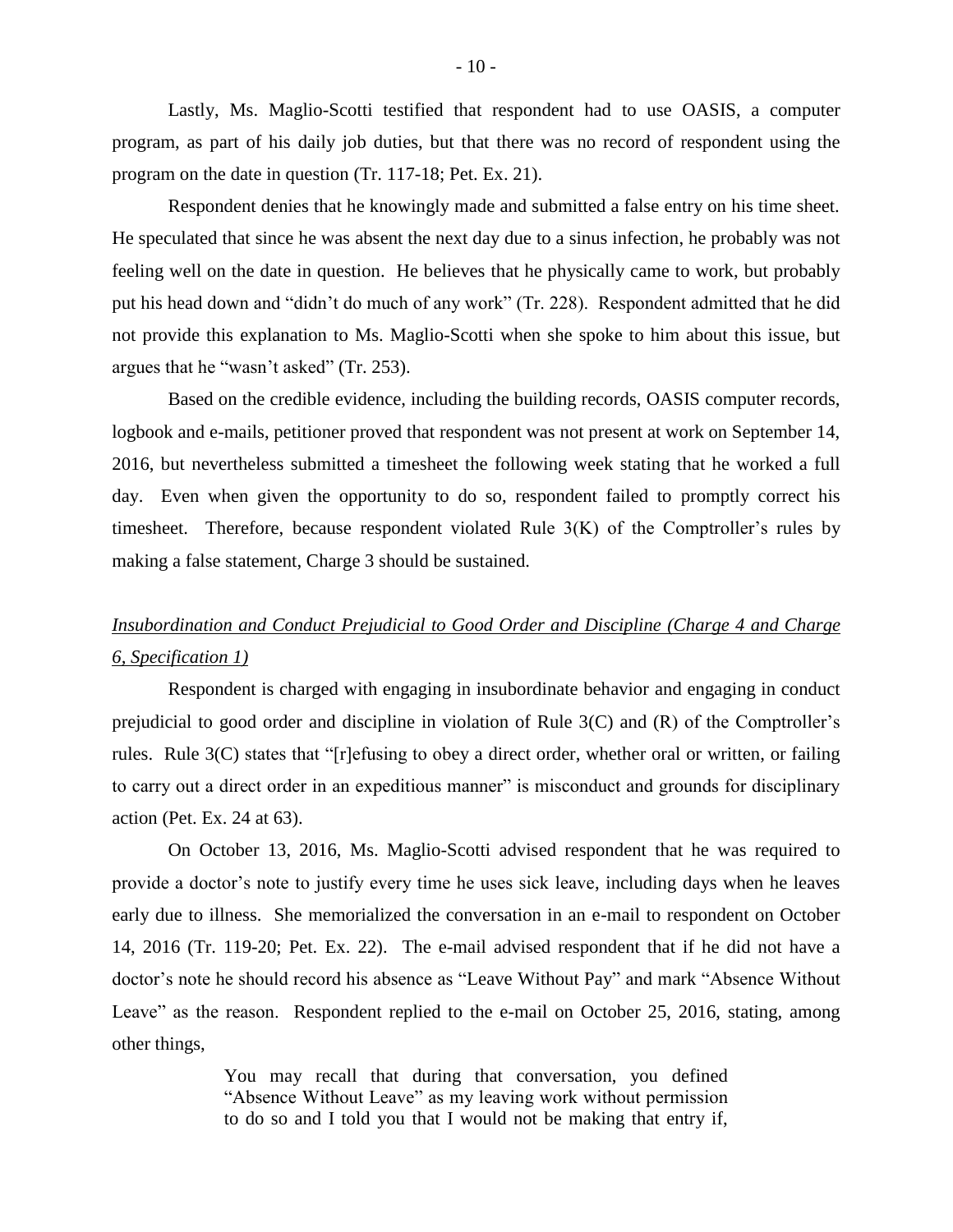and/or when an undocumented absence were to arise. I also stated that an early departure of one hour or three hours, for example, where I cleared my circumstances with a senior manager, with you and/or with your boss, constituted a leave with permission from the office and not a walk off the job, an abandonment of my duties without permission or an "Absence Without Leave".

…I don't need to see my doctor to tell me to go home and get bed rest or sleep it off so just so [sic] I can get a letter for work to excuse me for an hour or a fraction of a day, I need to go straight home to rest. Since your issue seems to be credibility, I can show you disgusting photos like one that I showed [Mr. Carp] when I left an hour early or I can even let you know so you can inspect the toilet in the restroom after I am done so you can see for yourself. I think it's about time you end the harassment and the persecution of me. I am doing the best I can under the circumstances.

### (Pet. Ex. 22)

Petitioner established that respondent's supervisor communicated a clear order regarding how to record undocumented absences. Yet respondent refused to follow the procedures when he stated "I would not be making that entry if, and/or when an undocumented absence were to arise." Therefore, the insubordination charge should be sustained.

Respondent's additional comment that I "can show you disgusting photos like the one that I showed Adam when I left an hour early or I can even let you know so you can inspect the toilet in the restroom after I am done so you can see for yourself" is prejudicial to good order and discipline. *See Dep't of Sanitation v.* Palmisano, OATH Index No. 2032/01 at 24-25 (Mar. 14, 2002) (although comments to supervisor were not a threat, they did constitute misconduct because they were unprofessional and discourteous); *Dep't of Sanitation v. Bonafede*, OATH Index No. 2124/11 at 21 (Nov. 1, 2011)*, adopted*, Comm'r Dec. (Dec. 8, 2011)*, modified on penalty*, NYC Civ. Serv. Comm'n Item No. CD 12-38-M (July 27, 2012) (respondent's behavior was discourteous, unprofessional, and prejudicial to good order and discipline).

Therefore Charge 6, Specification 1 should be sustained.

## *Conduct While Out on Approved FMLA Leave (Charge 5 and Charge 6, Specification 2)*

It is undisputed that on June 26, 2016, respondent was issued a violation for operating a personal watercraft "on a well-posted slow speed/manatee zone" in Miami Dade County, Florida, while on leave pursuant to FMLA (Tr. 63; Pet. Exs. 12, 13). The personal watercraft is described in the citation as a Seadoo, with water jet propulsion. Respondent had been granted FMLA leave from May 9, 2016 through August 1, 2016, due to an injury (Tr. 67; Pet. Ex. 14). Based on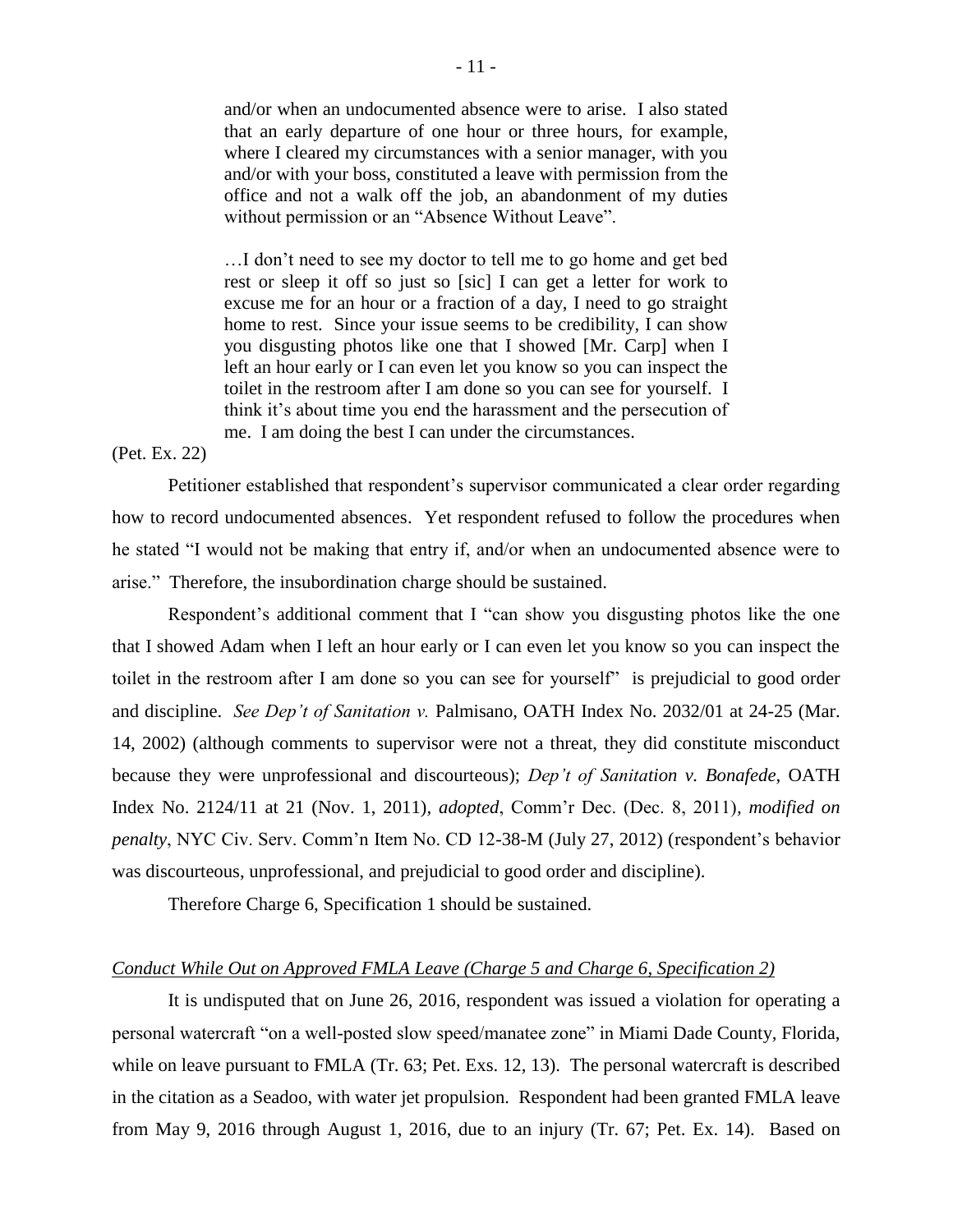receiving this citation while on FMLA leave, respondent is charged with engaging in conduct tending to bring the City or the Comptroller into disrepute and with engaging in conduct prejudicial to good order and discipline in violation of Rules 3(R) and (S) of the Comptroller's rules.

Petitioner introduced respondent's FMLA leave application which included a document entitled "Certification of Health Care Provider for Employee's Serious Health Condition (Family and Medical Leave Act)" (Pet. Ex. 14). On that document, respondent's health care provider stated that respondent would be unable to perform the essential functions of his job from May 9, 2016 to August 1, 2016 due to cervical and lumbosacral spinal pain with sporadic spasms. The provider also checked the "yes" box for question 5, which asks "Will the employee be incapacitated for a single continuous period of time due to his/her medical condition, including any time for treatment and recovery."

Petitioner alleges that by traveling to Florida and operating a personal watercraft at a time that he claimed FMLA leave due to inability to perform the essential functions of his job, respondent perpetrated a fraud against the Comptroller's office, which evidences his dishonest character. In support petitioner relies on two cases: *Dep't of Juvenile Justice v. Delice*, OATH Index No. 459/09 & 463/09 (Sep.10, 2008), *appeal dism*, NYC Civ. Serv. Comm'n Item No. CD 09-32-M (July 29, 2009) and *Dep't of Transportation v. Oliphant*, OATH Index No. 253/86 (Oct. 9, 1986).

In *Delice*, an employee was charged with engaging in misconduct that would bring negative criticism upon the Department by submitting fraudulent medical notes on three occasions. In sustaining the charge, Judge Addison held that the employee's fraud evinced his dishonest character, impeded petitioner's ability to fulfill its mission and brought substantial disrepute upon the agency because petitioner's "reputation is dependent on workers which it charges to uphold the highest standards of integrity and conduct." *Delice*, OATH 459/09 & 463/09 at 4.

In *Oliphant*, employee was charged with engaging in conduct tending to bring disrepute to the Department by failing to answer 190 motor vehicle summonses. In sustaining the charge, Judge Kramer held that given the nature of the employee's duties as a traffic enforcement agent, such conduct "tends to bring the Department into disrepute." *Oliphant*, OATH 253/86 at 8.

Similar to the reasoning in *Delice*, the charges that respondent engaged in conduct prejudicial to good order and discipline and conduct tending to bring the Office of the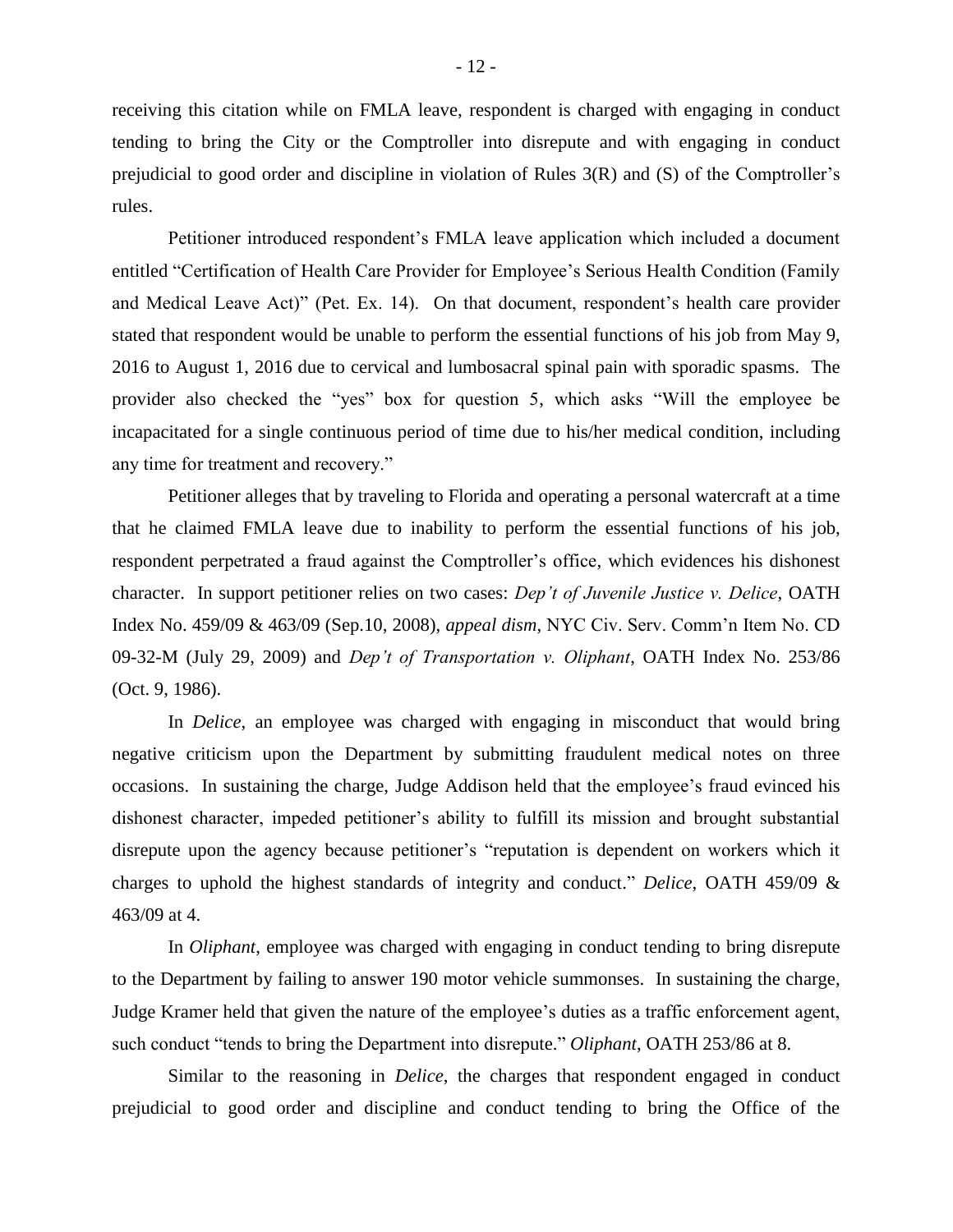Comptroller into disrepute should be sustained. As a claims examiner, respondent holds a position that requires a high standard of integrity and trust given that his work responsibilities included adjusting claims against the City of New York. It is essential that the public have faith that these duties are carried out by individuals in an honest and truthful manner.

Respondent's actions suggest dishonesty because while he was allegedly incapacitated and on FMLA leave, he was able to travel to Florida and operate a personal watercraft. This indicates that respondent's injuries were not so severe that he could not perform his work duties, and that he took advantage of FMLA leave for his personal leisure. Respondent does not dispute that he was issued the citation. Respondent offered no reason for his presence in Florida or for operating the watercraft. He offered no medical support for his argument that he could not perform the essential functions of his job, but was capable to operating a Seadoo watercraft. Respondent's argument that he did not reveal that he was a City employee when he received the citation is without merit.

Therefore Charge 5 and Charge 6, Specification 2 should be sustained.

# *False Statement on Employment Applications (Charge 7, Specifications 1-3; Charge 8, Specifications 1 and 4)<sup>4</sup>*

Charge 7, Specifications 1 to 3 charges respondent with engaging in conduct proscribed by New York Penal Law Section 210.45, making a punishable false written statement, in violation of Rule 1(I) of the Comptroller's rules. Petitioner alleges that when respondent submitted a comprehensive personnel document ("CPD") to the Comptroller and a background investigation questionnaire to DOI as part of the employment process in 2002 and 2003, he falsely stated that he was employed by the Office of the Kings County District Attorney ("DA's office") as an Assistant District Attorney ("ADA") from October 1993 to March 1996. Instead, in December 1994 respondent was transferred to a paralegal title and remained in that position until he resigned from the DA's office in March 1996. Petitioner also alleges in Specification 2 that respondent made false statements regarding the tasks he performed during his tenure with the DA's office.

Charge 8, Specifications 1 and 4 charges respondent with making and submitting false statements to the Comptroller, in violation of Rule 3(K) of the Comptroller's rules. Petitioner relied on facts alleged under Charge 7, and adds that in November 2016, respondent submitted to

 $4$  Charge 8, Specifications 2 and 3 were withdrawn.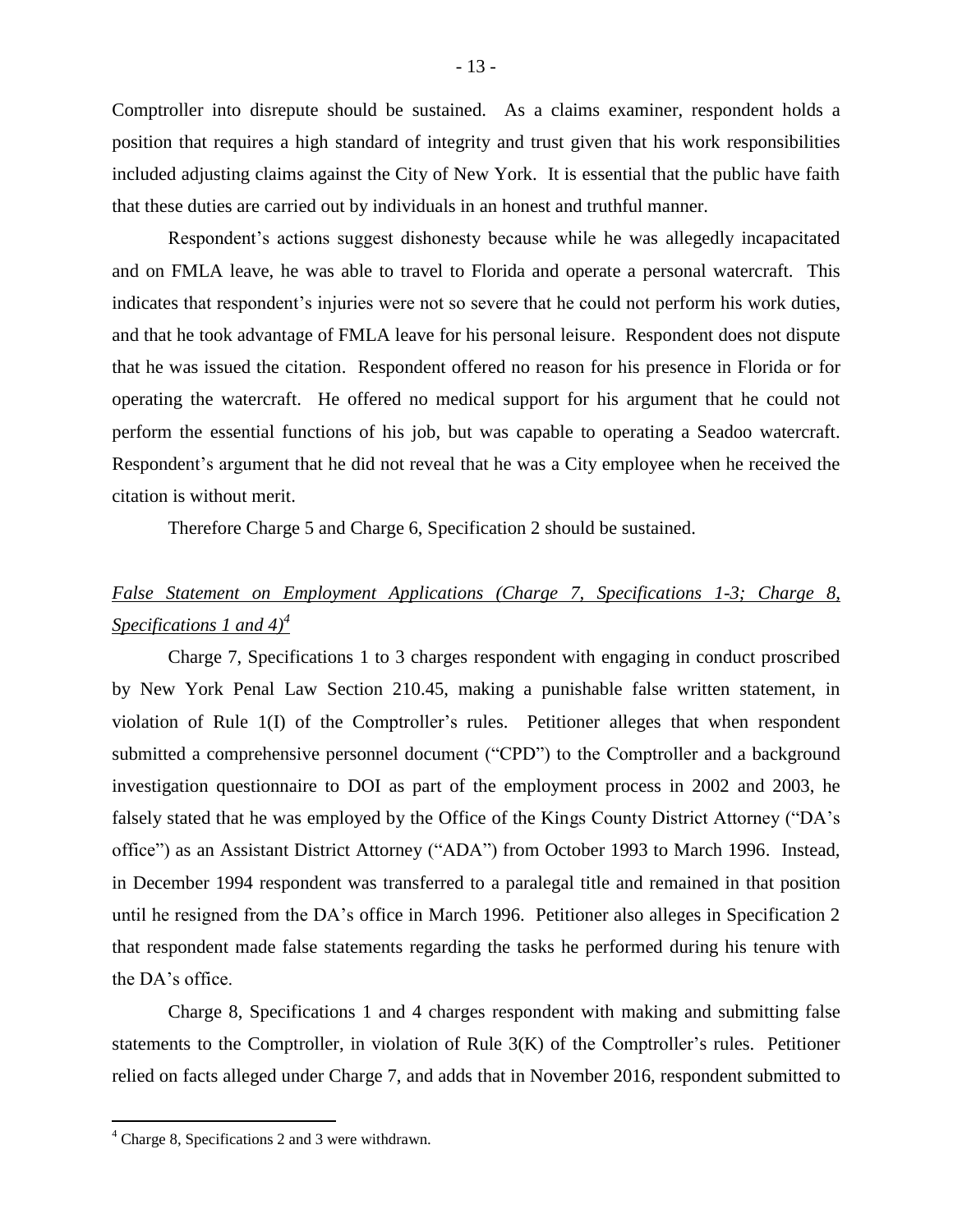the Comptroller a resume in which he made false statements regarding the scope of his duties while employed with the DA's office.<sup>5</sup>

As a preliminary matter, the charges are not time-barred. Section 75(4) of the Civil Service Law provides that no disciplinary action shall be commenced more than eighteen months after the occurrence of the alleged incompetency or misconduct, except "where the incompetency or misconduct complained of and described in the charges would, if proved in a court of appropriate jurisdiction, constitute a crime." Civ. Serv. Law § 75(4) (Lexis 2018). N.Y. Penal Law section 210.45 states that "[m]aking a punishable false written statement is a class A misdemeanor" and defines the crime as follows: "A person is guilty of making a punishable false written statement when he knowingly makes a false statement, which he does not believe to be true, in a written instrument bearing a legally authorized form notice to the effect that false statements made therein are punishable."

The CPD, dated November 25, 2002, and DOI questionnaire, dated January 11, 2003, both contain form notices that warn that any false statements therein are punishable. Respondent signed each document and attested that all the information he provided on the forms was true and complete (Pet. Exs. 15, 17). Therefore, because the misconduct alleged would constitute a crime, the charges are exempt from the statute of limitations provided under section 75(4) of the Civil Service Law.

It is undisputed that respondent was initially hired by the DA's office as an ADA, but was subsequently transferred to the title of paralegal. Specifically, a DA's office memorandum states that respondent was appointed to the position of ADA on October 12, 1993, and was converted to the title of "Community Associate (Paralegal)" on December 20, 1994, after failing to pass the New York State Bar Examination for the third time. A letter from the director of DOI's background investigation unit to the Comptroller also notes that in December 1994, respondent was demoted from ADA to paralegal. A March 18, 1996, memorandum states that the DA's office "received written notice of resignation from Community Associate Emilio Gonzalez." Respondent's "Exit Interview Check List" from the DA's office lists his title as "Community Associate" (Pet. Exs. 17, 23).

 $<sup>5</sup>$  As petitioner requested at trial, Charge 8, Specification 1 is amended to correct a scrivener's error. This charge</sup> states that "Specification one restates and realleges specifications one through three of Charge eight above" but should instead read that "Specification one restates and realleges specifications one through three of Charge *seven* above" (Tr. 248). Because Charges 7 and 8 both allege misconduct stemming from submitting false statements on the CPD, and the relevant alleged facts are contained in Charge 7, there is no prejudice to respondent in amending Charge 8 to correct the noted error.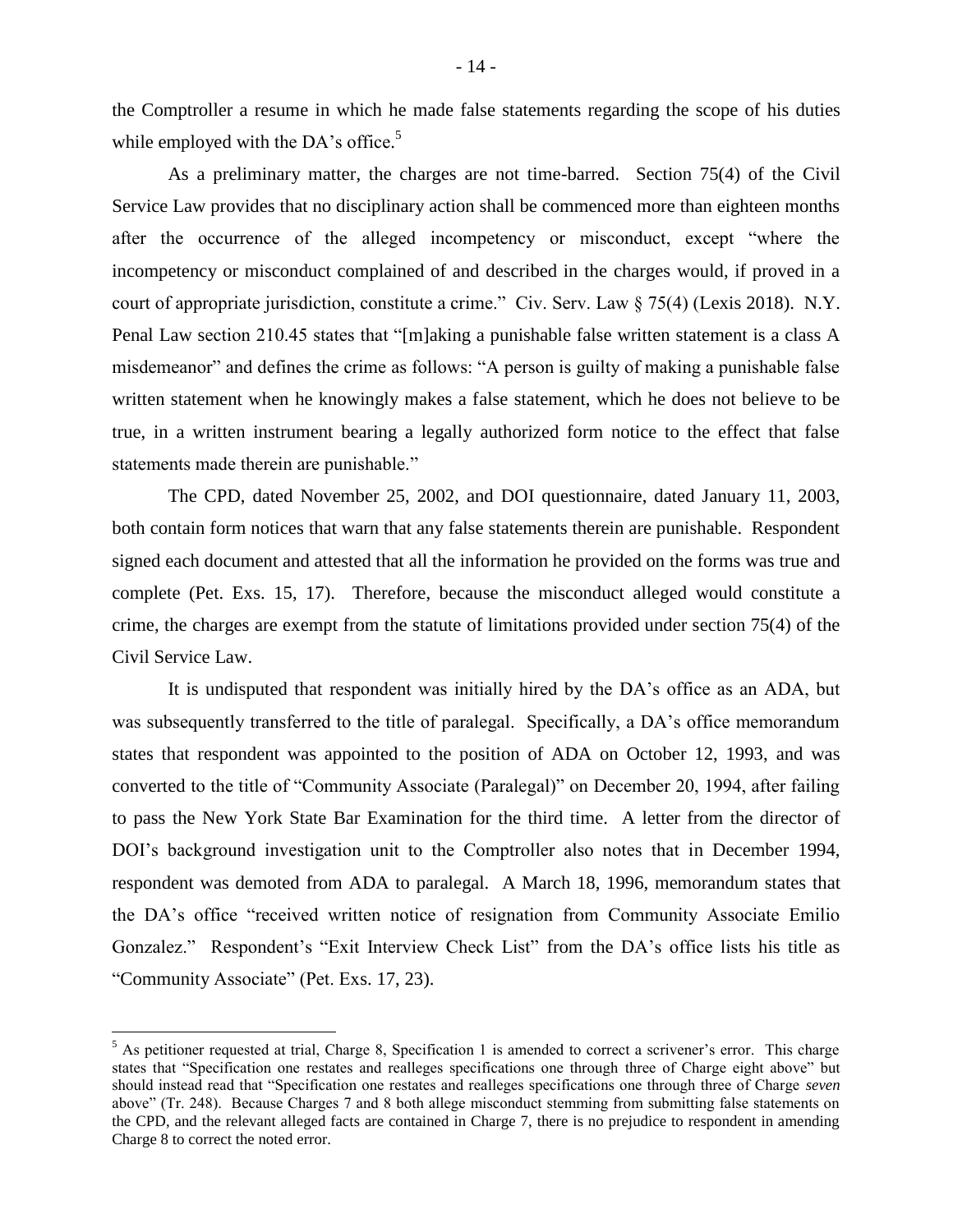Yet respondent stated on his CPD that from October 19, 1993 to March 19, 1996, his job and civil service title was "Assistant District Attorney" (Pet. Ex. 15). On the DOI questionnaire, respondent stated that the last position he held at the DA's office was "Assistant District Attorney" (Pet. Ex. 17).

Respondent argues that it was proper for him to claim the ADA title for his complete tenure with the DA's office because his job duties never changed, his DA's office ID card and business cards listed his title as an ADA, and his colleagues and supervisors referred to him as "ADA Gonzalez" (Tr. 238-42, 245; Pet. Ex. 23; Resp. Ex. B). He claimed that he was never issued a new ID after he was reclassified as a community associate, and that he used his ADA business cards with the DA's knowledge until his resignation (Tr. 242-44). Respondent also produced a letter that was given to him by District Attorney Charles Hynes accepting his resignation. The letter addresses respondent as "Assistant District Attorney" (Resp. Ex. A).

Respondent's argument is without merit. It appears that after respondent was reassigned as a paralegal, he received the professional courtesy of being referred to by the title of his former position, ADA. However, respondent admitted that his "title was changed" (Tr. 249). Yet he failed to include this information on the CPD and DOI questionnaire. Therefore, Charge 7, Specifications 1 and 3, and Charge 8, Specification 1, should be sustained.

Charge 7, Specification 2 alleges that on his CPD respondent falsely stated that as an ADA at the DA's office from October 1993 to March 1996, he "[p]rosecuted criminal charges [and] arraigned defendants before the criminal court," and "conducted [and] argued hearings on searches, seizures, probable cause, identification [and] character issues." Charge 8, Specification 4, alleges that on November 20, 2016, respondent submitted a resume that falsely states that in his position as an ADA he "[p]resented criminal charges and arraigned defendants before the Criminal Court" and "conducted and argued hearings on searches, seizures, probable cause, identification and character issues." Respondent testified that he performed all the tasks listed on the CPD and on his resume (Tr. 246-47).

Investigator Camacho obtained a letter from respondent's supervisor from the DA's office that states that "[w]ith the exception of conducting hearings and trials, the duties enumerated in [respondent's resume] may be performed by either an assistant district attorney or a paralegal . . . He could not be an assistant district attorney, and therefore represented the PSNY in court, at a hearing or trial, unless he was admitted to the bar, or was otherwise eligible under the student practice rules." However, the letter also states that "for details about his employment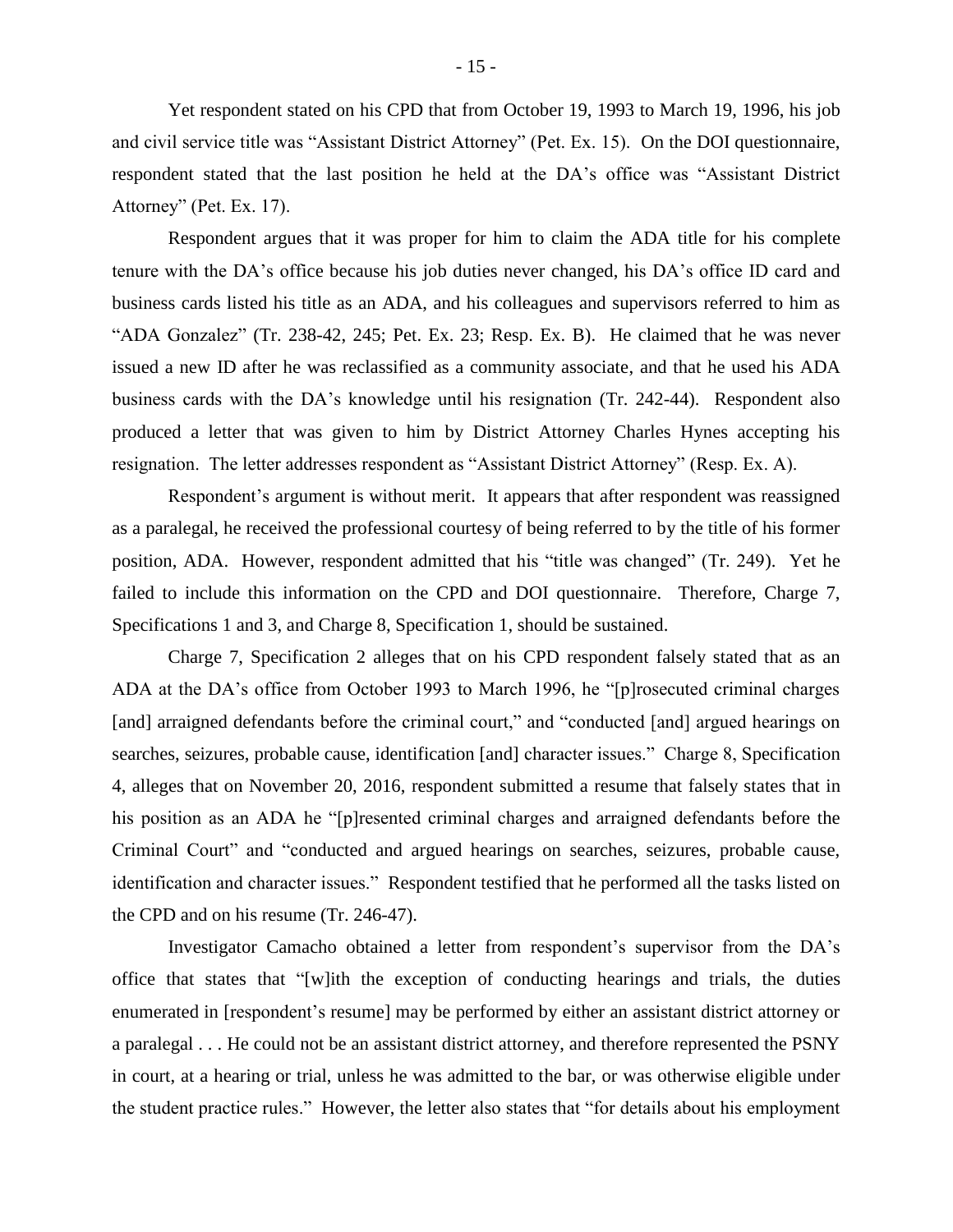with the [DA's Office], and for rules governing student practice . . . I suggest you contact the Human Resources department of the [DA's Office]" (Pet. Ex. 16).

On cross-examination, Investigator Camacho admitted that she was unable to confirm whether respondent did or did not perform the tasks that he listed on the CPD and on his resume (Tr. 90). Since petitioner did not prove by a preponderance of the evidence that respondent made false statements regarding the scope of his duties during his tenure with the DA's office, Charge 7, Specification 2, and Charge 8, Specification 4 should be dismissed.

#### **FINDINGS AND CONCLUSIONS**

- 1. Charge 1, Specification 1, should be sustained in that respondent was absent for 43 full and 2 partial workdays from February 1, 2016, to May 6, 2016.
- 2. Charge 1, Specification 2, should be sustained in that respondent has been absent from August 2, 2016, through the first date of trial, September 19, 2017.
- 3. Charge 2, Specifications 11-20, and 22-25, should be sustained in that respondent was AWOL in violation of Rule 8(A) of the Comptroller's rules on the following dates: August 16 to August 26, 2016; November 25, 2016; January 10, 2017; January 12, 2017; and January 19 to 20, 2017.
- 4. Charge 2, Specification 10, should be dismissed because on August 15, 2016, respondent was absent with approval, and not AWOL.
- 5. Charge 2, Specification 21, should be dismissed because on December 21, 2016, respondent properly advised his supervisor in a phone call that he would be absent due to illness, and was therefore not AWOL.
- 6. Charge 3, Specification 1, should be sustained in that respondent violated Rule  $3(K)$  of the Comptroller's rules by submitting a timesheet falsely stating he worked a full day on September 14, 2016, when he did not in fact appear for work on that date.
- 7. Charge 4, Specification 1, should be sustained in that respondent engaged in insubordinate behavior in violation of Rule 3(C) of the Comptroller's rules when he stated in an e-mail to his supervisor that he would not follow the timekeeping procedures for entering his time for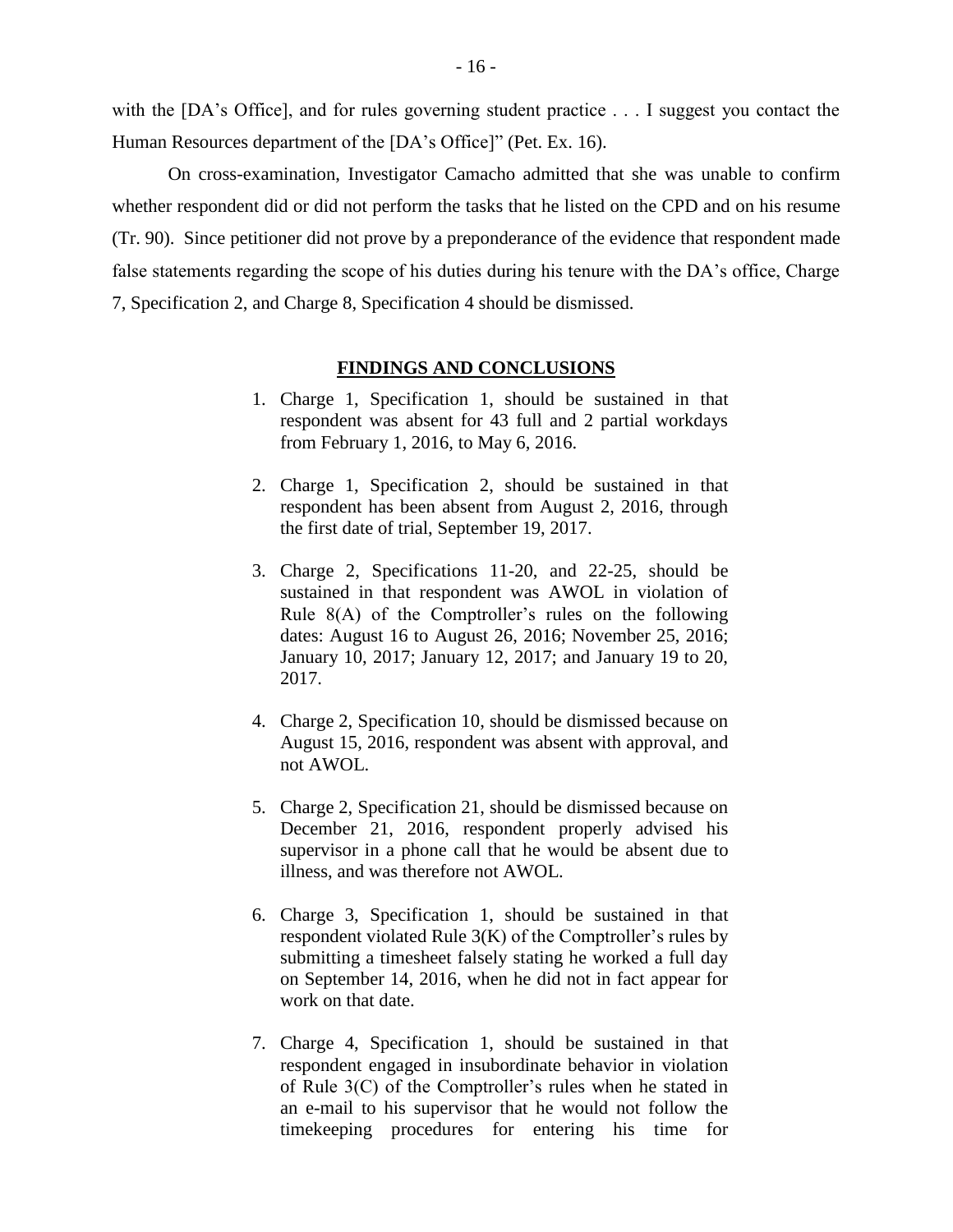undocumented absences nor provide medical documentation on days he departs early due to illness. Further, Charge 6, Specification 1, should be sustained in that respondent's discourteous comments in the same email to his supervisor were prejudicial to good order and discipline in violation of Rule 3(R) of the Comptroller's rules.

- 8. Charge 5, Specification 1, and Charge 6, Specification 2, should be sustained in that respondent's actions in operating a personal watercraft in Florida while out on approved FMLA leave due to a purported injury suggests dishonesty and was conduct tending to bring the City or the Office of the Comptroller into disrepute and conduct prejudicial to good order and discipline in violation of Rules 3(S) and 3(R) of the Comptroller's rules.
- 9. Charge 7, Specifications 1 and 3, and Charge 8, Specification 1, should be sustained in that respondent submitted documents to the Comptroller's Office and the DOI containing the false statement that he was employed by the DA's Office from October 1993 to March 1996 as an ADA when in fact he was transferred to a paralegal title in December 1994, and remained in that position until his resignation from the DA's office in March 1996, in violation of Rules 1(I) and 3(K) of the Comptroller's rules.
- 10. Charge 7, Specification 2, and Charge 8, Specification 4, should be dismissed because petitioner failed to prove by a preponderance of the evidence that respondent made false statements in describing his duties while employed at the DA's office.

### **RECOMMENDATION**

Upon making these findings, I requested and reviewed a summary of respondent's personnel history. Petitioner hired respondent in 2002. He has no prior disciplinary history.

Here, respondent has been found guilty of excessive unauthorized absences from work encompassing approximately 288 full work days since 2016, including a failure to appear at work at all in 2017 at least through the first date of trial, a period encompassing over eight consecutive months. The evidence suggests that respondent stopped attending work because he was upset at his demotion. Respondent stated in the grievance he submitted to the Comptroller that in order to "humiliate and punish" him, he was ordered to report to Ms. Maglio-Scotti, "someone with less management and less legal experience in financial risk management than